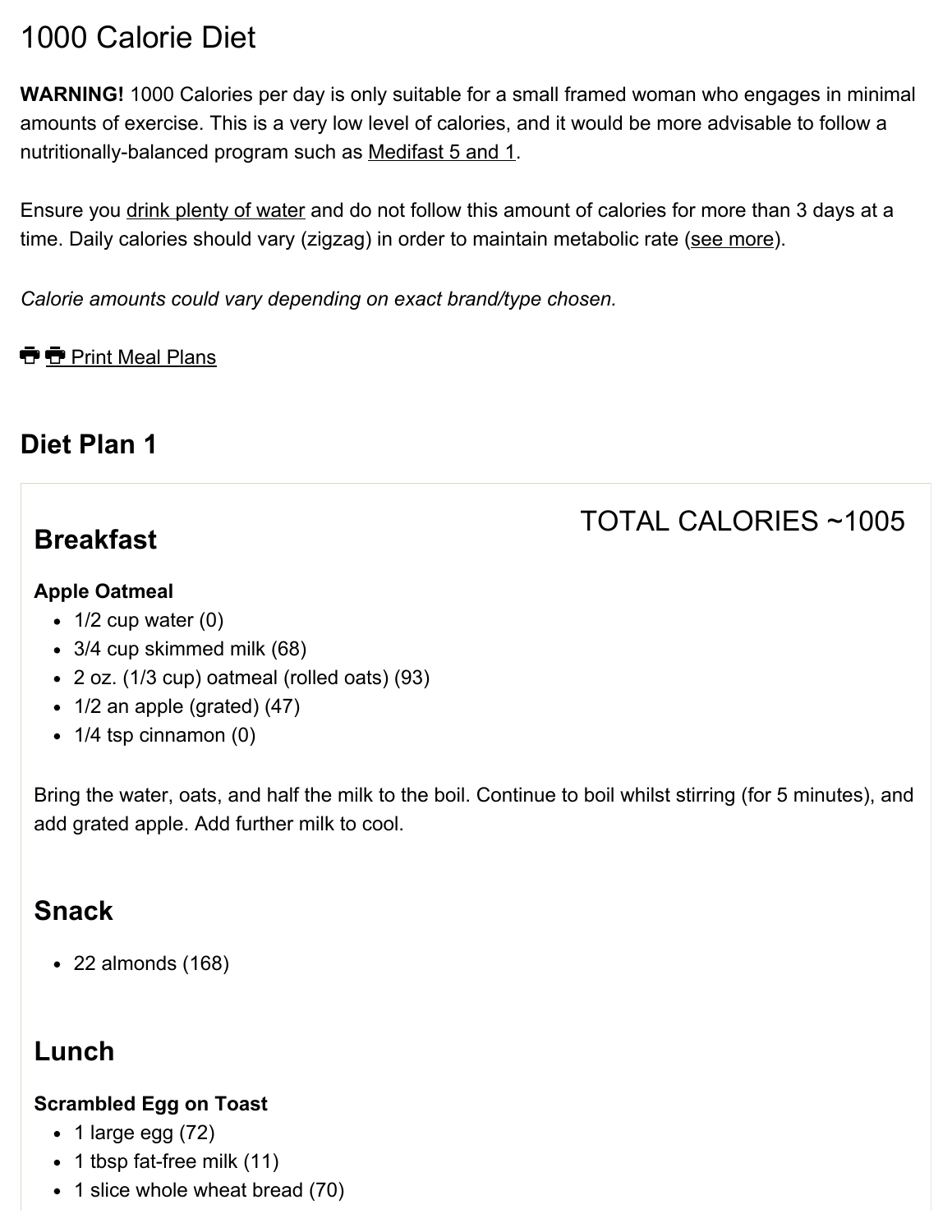1/2 oz. low-fat shredded cheddar cheese (25)

Beat egg with the milk and scramble in a non-stick pan or microwave, Toast the bread, top with scrambled eggs and cheese.

### **Dinner**

- 1/2 avocado, sliced (161)
- 3 oz. cooked chicken breast, chopped (142)
- 2 cups shredded lettuce (10)
- 6 cherry tomatoes (30)
- 1/2 cup sliced red pepper (12)
- 1 thinly sliced red onion (48)
- 2 tbsp low-fat Italian dressing (48)

### Diet Plan 2

### Breakfast

- 1 whole wheat English muffin (120)
- $\bullet$  1 pat butter (36)
- $\bullet$  1 cup of fruit (74)
- $\bullet$  1 tea or coffee (0)
- 8 ounces of water (0)

### Lunch

- 1 large tossed salad with 2 tbsp dressing (100)
- 1/2 cup of tuna w/.5 oz. lite mayo (135)
- 1 cup of low-fat wheat thin crackers (130)
- 12 ounces of diet soft drink (0)

## TOTAL CALORIES ~1000

#### **Snack**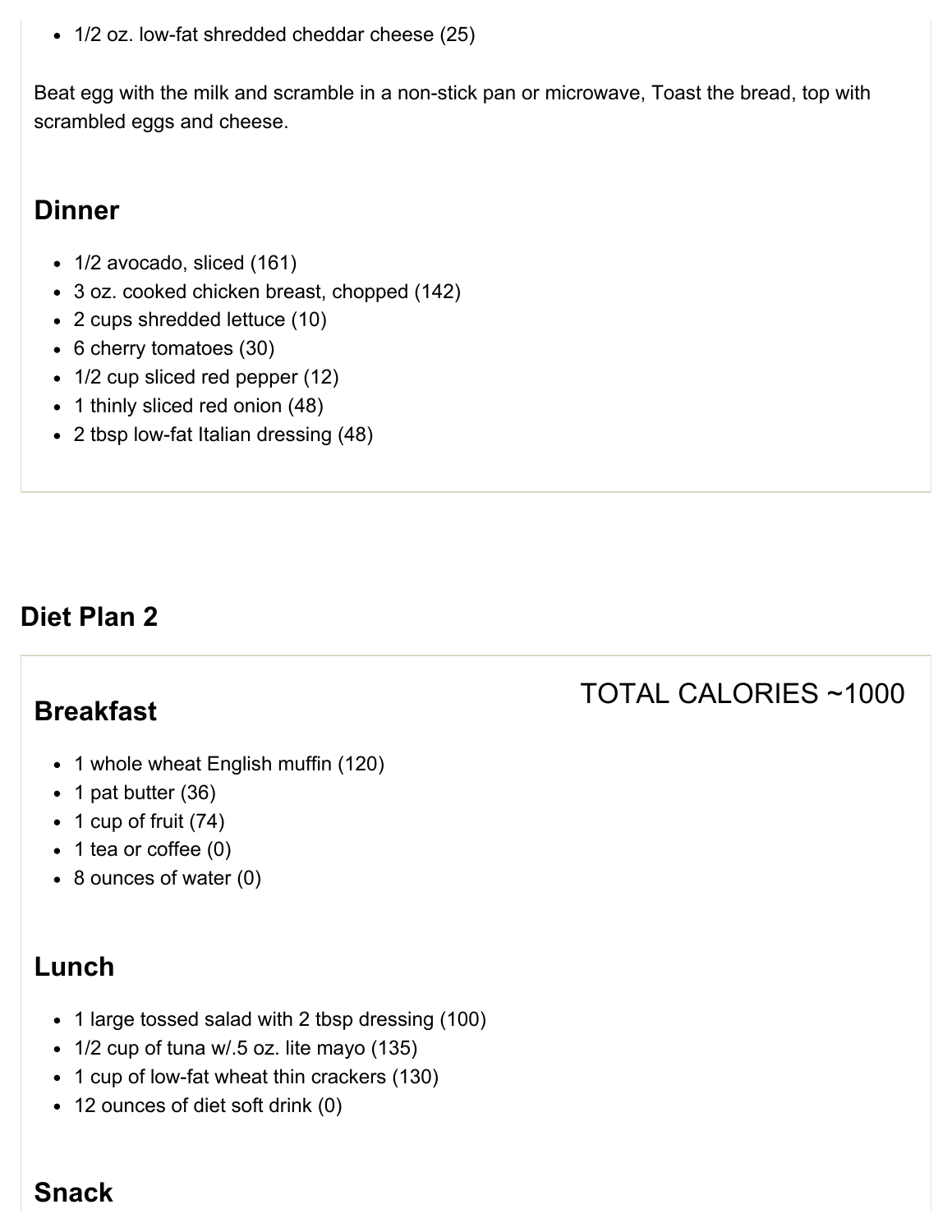• 1 cup of sliced fruit (74)

### **Dinner**

- 1 small tossed salad (with 2 tbsp of dressing) (61)
- 4 ounces of grilled skinless chicken breast (189)
- 1 cup of green beans (44)
- $\bullet$  1 pat butter (36)
- 12 ounces of water (0)

### Diet Plan 3

### **Breakfast**

# TOTAL CALORIES ~1009

#### Banana Smoothie

- 1/2 cup [8 oz.] plain, low-fat yogurt (77)
- $\bullet$  1 tsp honey (16)
- 1/2 banana (50)
- 1 cup fresh/frozen berries (97)
- 1 tbsp flaxseeds (55)
- $\bullet$  1/2 cup water (0)

Blend together.

## Snack

2 cups popcorn (air popped) (62)

## Lunch

Tuna Salad